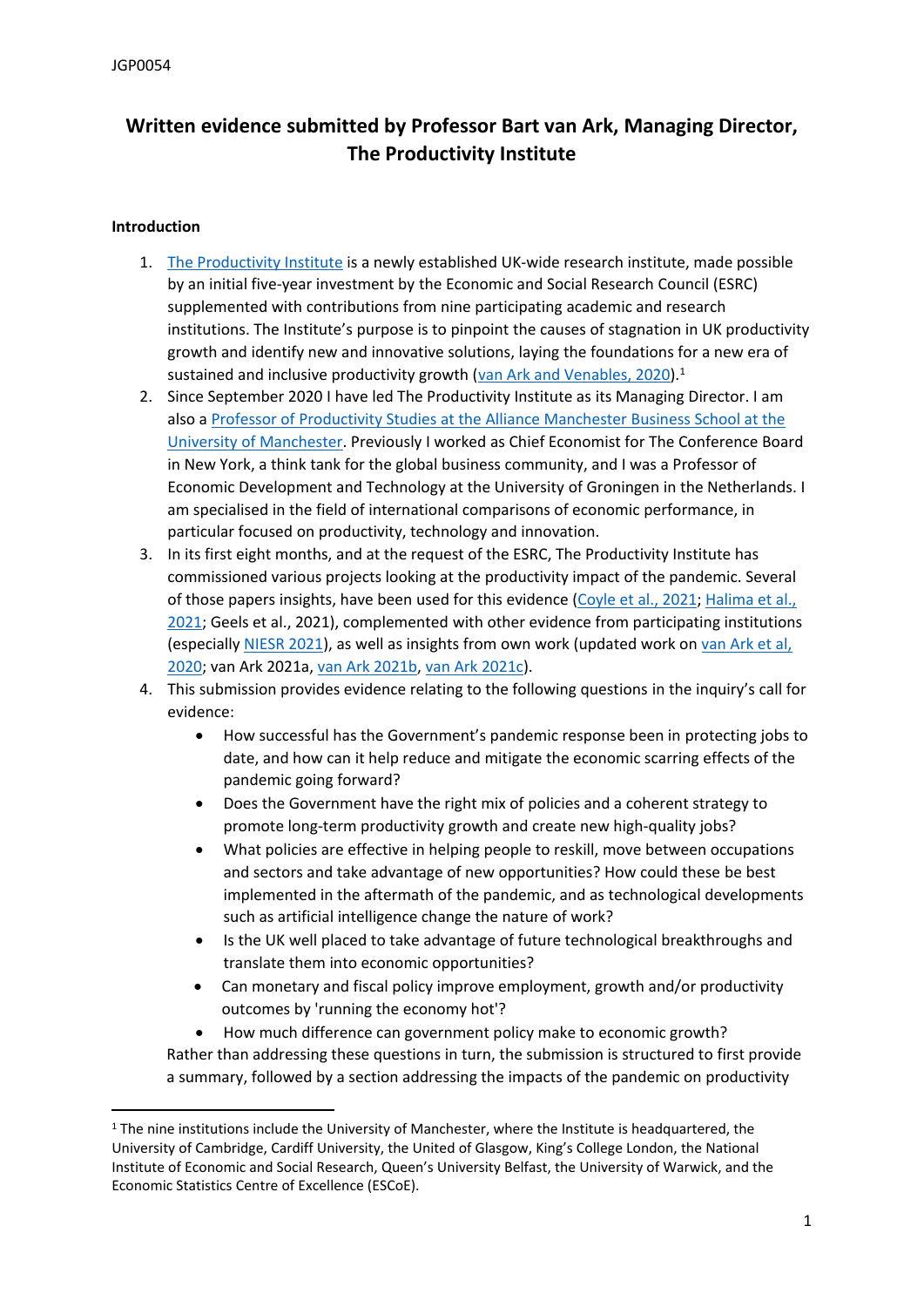and then, in turn, sections discussing the short-, medium- and long-term policies that could support growth and productivity as part of the recovery.

5. Disclaimer: The evidence provided below is based on my own interpretation and analysis of the data and insights, and do not represent a joint view by The Productivity Institute or by anyone affiliated with it except myself.

## **SUMMARY OF KEY POINTS: The impact of the pandemic on productivity and policy responses**

- 6. As we are emerging from the pandemic, the potential impact of the crisis on productivity is beginning to emerge. Some of the key causes of the pre-pandemic productivity slowdown in the UK, in particular workforce skills and innovation capabilities, may become even more critical to the recovery. Other factors, especially the lack of aggregate demand (consumption and investment) and limited innovation potential are less likely to be major constraints during the recovery. However, the relative importance of those and other sources of productivity growth may change over time during the next decade. The timing of the policy agenda is important to support the sources most critical to improve productivity and mitigate any headwinds for a productivity recovery.
- 7. In the short-term (2021 and 2022), aggregate demand growth (impacting the numerator of the productivity equation) is unlikely to be a deterrent in the same way it was for much of the past decade. Surplus savings are likely to generate a pro-cyclical upside to the recovery. There are also signs that investment intentions may translate into faster capital formation, as business support programmes have put many firms in a better position to regain growth. However, key bottlenecks on the supply side (impacting the denominator of the productivity equation) will become more critical to the recovery in 2021 and 2022. This involves resolving frictions in the labour supply of workers for specific occupations and skills, which arise from the aftermath of the pandemic as well as Brexit.<sup>2</sup> A positive factor is that an increase in digital technology usage both by consumers and by businesses during the pandemic may remove some bottlenecks on the supply side by resolving labour supply frictions through automation.
- 8. An important policy implication for the *short-term* is to avoid cutting short the demand recovery, e.g. by an abrupt ending of business support programmes. Instead a more gradual, target-driven winding down of such programmes is recommended. Furthermore, the government should facilitate the structural adjustments in the labour market by supporting FE colleges and other institutions to work with local and regional business communities to identify critical skill mismatches and provide adequate training modules. Changes in mobility patterns of workers and businesses, notably because of the effects of hybrid work-fromhome-and-office models, need to be identified and anticipated.
- 9. In the *medium-term*, demand factors will resume their key role to sustain a recovery in productivity beyond 2022. A key risk is that the pandemic may have raised inequalities between particular occupational groups and places in terms of access to jobs and potential for productivity growth. This could potentially create large pockets of weak demand and slow investment across the economy. Any signs of a K-shaped recovery should be addressed early on by addressing the issues in regional or local context. The implications of rising inequalities go far beyond the world of work. They impact communities more widely, for example in terms of people's living conditions, including the provision and quality of education, health and housing conditions. Addressing such inequities should be an integral part of the levelling up agenda.

<sup>&</sup>lt;sup>2</sup> For lack of space, the impact of Brexit on productivity is not addressed in more detail in this document.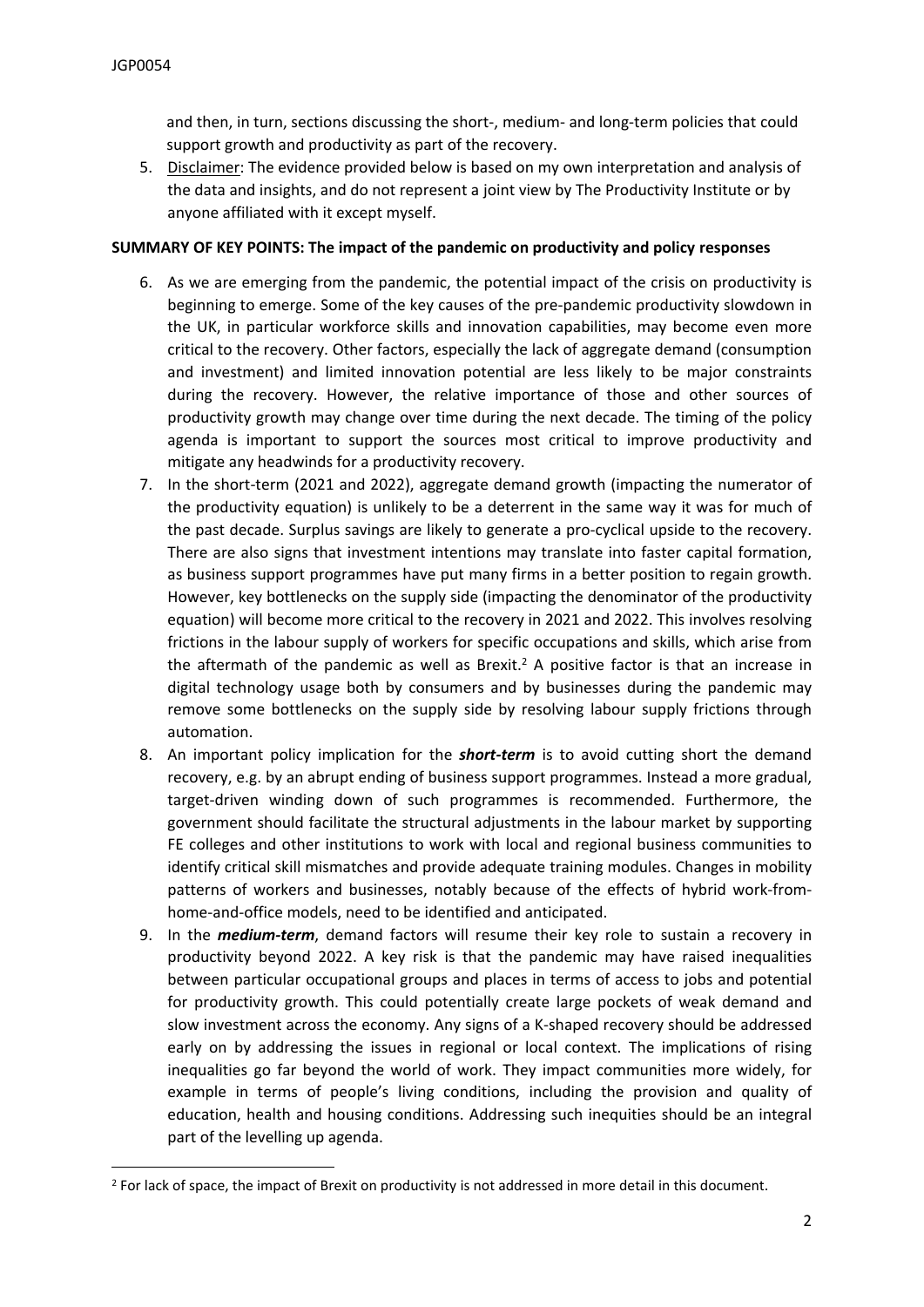- 10. In the *long-term* (2025 and beyond) important technological, societal and environmental transitions, which are already underway, will provide opportunities for faster productivity growth. But if not addressed in a systematic and coordinated way they can also prevent an improvement in the productivity trend, or even exacerbate the productivity slowdown. While new technologies offer great potential for faster productivity growth, slow and uneven adoption pose direct risks to productivity growth as well as to the distribution of its gains across the workforce and the population as a whole. Key labour market and demographic trends, such as the drop in job security and the aging population, should be better understood from the perspective of its impact on productivity. Similarly, without appropriate policy coordination of activities the drive towards net-zero carbon emissions could be detrimental to productivity.
- 11. It is critical for the government to recognise the complexity of the policy framework is raising productivity growth in the UK in an inclusive manner and with a differentiated view on short-, medium- and long-term effects. There is also a need to coordinate a wide range of productivity-related policy domains (horizontal coordination) and allocate the governance of policies at the right level of (devolved) national, regional or local government.
- 12. As any productivity agenda will require a long-term focus, the policy framework needs to provide safeguards to withstand the pressures of daily economic and political issues, and manage the tension between economic and political cycles. The productivity agenda requires guidance on how those risks will be managed, built-in flexibility, frequent resets on the basis of emerging evidence, updates of forecasts and the development of policy scenarios.
- 13. The Productivity Institute is setting up a [Productivity](https://www.productivity.ac.uk/policy/) [Commission](https://www.productivity.ac.uk/policy/), as an independent academic forum to provide evidence on policies related to productivity and act as a focal point for Whitehall initiatives and those from devolved nations in the area of productivity. This work does not only involve fiscal policy, but also important policy areas of a structural nature, including education, infrastructure, and innovation.

### **Productivity performance during the pandemic**

- 14. The COVID-19 crisis and the recession have created an unprecedented fall in output and extraordinary volatility in productivity growth rates during 2020. According to the latest figures from the Office of National Statistics [\(ONS,](https://www.ons.gov.uk/economy/grossdomesticproductgdp/datasets/grossfixedcapitalformationbysectorandasset) [12/5/21](https://www.ons.gov.uk/economy/grossdomesticproductgdp/datasets/grossfixedcapitalformationbysectorandasset)), GDP has declined at -9.8% in 2020 over 2019. In the first quarter of 2021, GDP continued to contract but at a much slower pace (-1.5%) than during the 2<sup>nd</sup> quarter of 2020 (-19.5%) when the first wave of the pandemic hit. By the end of Q1-21, the level of GDP was still 8.7% below where it was before the pandemic. [NIESR](https://www.niesr.ac.uk/publications/uk-economic-outlook-spring-2021-brisk-not-better-growth) [\(2021\)](https://www.niesr.ac.uk/publications/uk-economic-outlook-spring-2021-brisk-not-better-growth) forecasts a return of GDP to its pre-pandemic peak only by the last quarter of 2022.
- 15. Productivity growth in 2020 has been highly volatile, as the large quarter-over-quarter swings in the numerator (output) and denominator (inputs) exacerbated the changes in productivity. [ONS](https://www.ons.gov.uk/employmentandlabourmarket/peopleinwork/labourproductivity/articles/ukproductivityintroduction/octobertodecember2020) [estimates](https://www.ons.gov.uk/employmentandlabourmarket/peopleinwork/labourproductivity/articles/ukproductivityintroduction/octobertodecember2020)  $(14/4/21)$  show that output per worker in 2020 declined by almost as much as GDP, namely at 9.4%, reflecting large swings from -3.1% in Q1-20, -18.6% in Q2-20, +17.5% in Q3-20 to +1.6% in Q4-20. These large swings are to a large extent the result of the business support and furlough programmes which allowed firms to retain their workforce, hence keeping unemployment rates low. Once adjusted for the decline in hours paid but not worked, output per hour worked in fact increased at a modest 0.4% in 2020 compared to 2019, reflecting large smaller changes ranging from -0.9% in Q1-20, -1.6% in Q2-20, +6.4% in Q3-20 to -4.3% in Q4-20.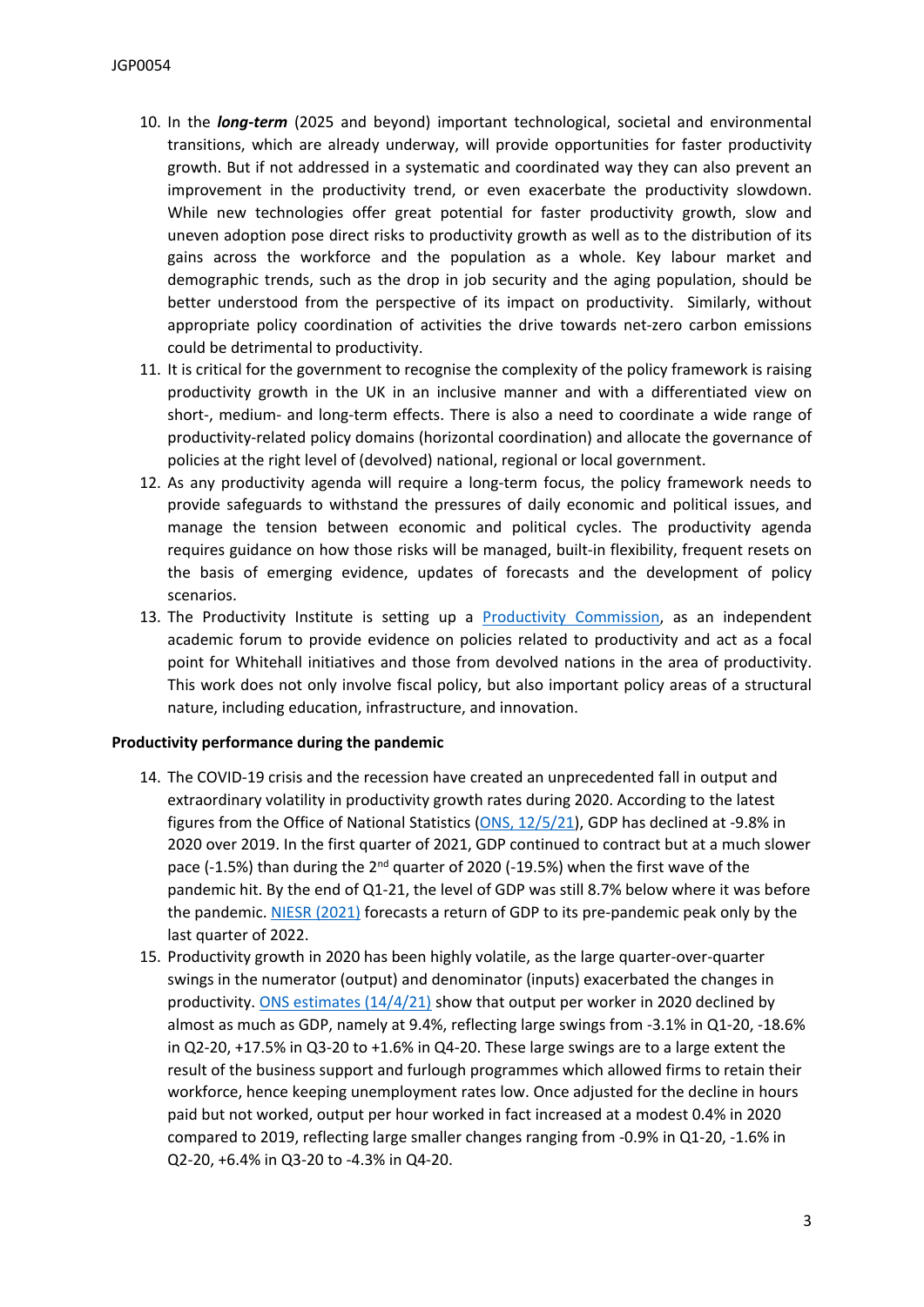- 16. In a "normal" recession, industrial sectors are often the ones hit first and hardest. That is because these sectors are directly exposed to cyclical changes in the global economy through dependence on supply chains, etc. The pandemic, however, has battered domestic services including the hospitality industry, parts of the retail sector, and other sectors that are most impacted by social distancing measures. These are labour-intensive sectors that typically have relatively low levels of labour productivity. Hence, a perverse effect of closing most of them down has been a substantial positive effect on productivity in 2020 [\(ONS,](https://www.ons.gov.uk/employmentandlabourmarket/peopleinwork/labourproductivity/articles/ukproductivityintroduction/octobertodecember2020) [14/4/21\).](https://www.ons.gov.uk/employmentandlabourmarket/peopleinwork/labourproductivity/articles/ukproductivityintroduction/octobertodecember2020)
- 17. Another factor that has provided ad upside to labour productivity during the pandemic is the ongoing investment in key assets, such as ICT equipment and other machinery & equipment and intellectual property products. This was despite large investment drops in transport equipment and structures. All of the decline in capital formation happened in Q2-20, and by Q4-20 capital formation in ICT equipment and other machinery and equipment was 7% above the Q4-19 average, even though it dropped off again in Q1-21. Capital formation in intellectual property products, which includes software as an important category, did not fall below pre-pandemic level during 2020, but it experienced a relatively large drop of 5.4 percent in Q1-21. This might suggest some levelling off in software purchasing after the surge in 2020 to facilitate the changes in working conditions during the pandemic [\(ONS,](https://www.ons.gov.uk/economy/grossdomesticproductgdp/datasets/grossfixedcapitalformationbysectorandasset) [12/5/21](https://www.ons.gov.uk/economy/grossdomesticproductgdp/datasets/grossfixedcapitalformationbysectorandasset)).
- 18. Capacity utilisation rates have of course fallen rapidly during the pandemic. Multifactor productivity (MFP) growth unadjusted for the decline in capacity utilisation fell by 4.1% for the entire market sector (excluding government services) in 2020, whereas an adjustment for capacity utilisation shows the drop in MFP to be only -0.15%. The latter is well within the range of the average MFP growth performance over the past 15 years which was about 0% [\(ONS](https://www.ons.gov.uk/employmentandlabourmarket/peopleinwork/labourproductivity/articles/ukproductivityintroduction/octobertodecember2020) [estimates](https://www.ons.gov.uk/employmentandlabourmarket/peopleinwork/labourproductivity/articles/ukproductivityintroduction/octobertodecember2020) [\(14/4/21\)](https://www.ons.gov.uk/employmentandlabourmarket/peopleinwork/labourproductivity/articles/ukproductivityintroduction/octobertodecember2020).

## **Digital transformation during the pandemic**

- 19. One silver lining of the crisis has been the increased adoption of new technologies, especially digital technologies. There is widespread anecdotal evidence of companies stepping up digital spending during 2020. However, a large part of that spend is not measured as capital formation but as current expenses on, for example, data services, infrastructure, tools to support to work from home, etc.. Because of time lags, we do not have a good statistical perspective yet on how much non-capitalised business spending on digital products and services has increased.
- 20. Despite anecdotal evidence, we cannot automatically posit that increased digital spending and application of digital technologies has raised productivity. However, it is likely that a good deal of the rise in digital spend had positive productivity impacts. For example, online spending helped some companies to ramp up their digital provision of goods and services. Digital technology also helped sustain some non-COVID health services through video consultations (see, for example, [Coyle](http://productivity.productivedigital.com/wp-content/uploads/2021/04/Health-Productivity-Diane-Coyle-FINAL.pdf) [et](http://productivity.productivedigital.com/wp-content/uploads/2021/04/Health-Productivity-Diane-Coyle-FINAL.pdf) [al,](http://productivity.productivedigital.com/wp-content/uploads/2021/04/Health-Productivity-Diane-Coyle-FINAL.pdf) [2021\)](http://productivity.productivedigital.com/wp-content/uploads/2021/04/Health-Productivity-Diane-Coyle-FINAL.pdf). Companies have also doubled down on digital transformation in an attempt to strengthen supply chain resilience. Most visibly, the rapid shift to "working from home" has boosted the use of communication technologies. More than one third of the UK workforce worked from home from mid-October to mid-November 2020 ([ONS,](https://www.ons.gov.uk/employmentandlabourmarket/peopleinwork/employmentandemployeetypes/adhocs/12570workingfromhomeinnuts1regions) [27/11/20](https://www.ons.gov.uk/employmentandlabourmarket/peopleinwork/employmentandemployeetypes/adhocs/12570workingfromhomeinnuts1regions)).
- 21. More detailed analysis of the quarterly productivity data by industry for 2020 provide some further evidence pointing at productivity gains from faster digital transformation during the pandemic. Using an industry taxonomy on digital intensity based on [van](https://www.niesr.ac.uk/publications/how-not-miss-productivity-revival-again) [Ark](https://www.niesr.ac.uk/publications/how-not-miss-productivity-revival-again) [et](https://www.niesr.ac.uk/publications/how-not-miss-productivity-revival-again) [al.](https://www.niesr.ac.uk/publications/how-not-miss-productivity-revival-again) [\(2020\)](https://www.niesr.ac.uk/publications/how-not-miss-productivity-revival-again) we found that output per hour in industries that are using digital technologies most intensively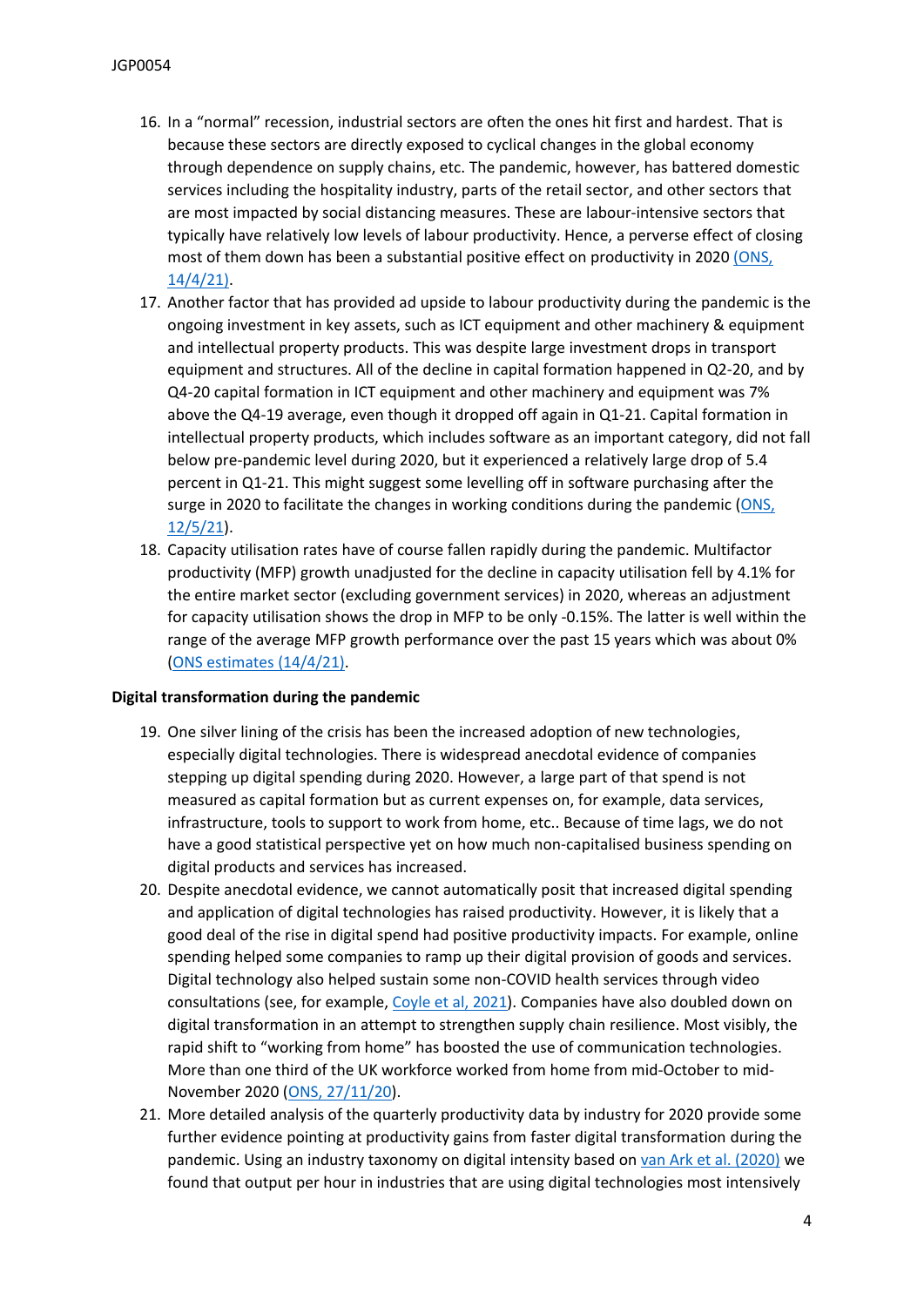increased by 1.7% in 2020 whereas the average productivity growth rate of less digitalintensive industries was only 0.3% (van Ark et al, 2021). The retail industry, which is a big digital spender, saw an increase in labour productivity of almost 10% in 2020. But even among the most intensive digital users, there were industries not performing as well. For example, financial services lost almost 6% in output per hour in 2020 and transport equipment lost almost 13%. Taking account of reallocation effects between industries, both the most and the least digital-intensive using sectors contributed negatively to aggregate productivity growth in 2020, but less so in the former than in the latter.

- 22. Of course, many producers of digital hardware, software and services also performed quite well on productivity. For example, media and broadcasting saw an increase in productivity of 38% in 2020 [\(ONS,](https://www.ons.gov.uk/employmentandlabourmarket/peopleinwork/labourproductivity/articles/ukproductivityintroduction/octobertodecember2020) [14/4/21\).](https://www.ons.gov.uk/employmentandlabourmarket/peopleinwork/labourproductivity/articles/ukproductivityintroduction/octobertodecember2020) But other industries in the digital-producing sector like information services saw large productivity declines in 2020. Altogether there is no visible impact from digital production on UK productivity growth.
- 23. The acceleration in digital transformation has also laid bare some of the societal divisions in terms of access to, and benefits from, the digital economy ([van](https://policyatmanchester.shorthandstories.com/on-digital-inequalities/) [Ark,](https://policyatmanchester.shorthandstories.com/on-digital-inequalities/) [2021b\)](https://policyatmanchester.shorthandstories.com/on-digital-inequalities/). For example, schooling or working from home is hard for households where bandwidth is low or when there are not enough digital devices in the home. Inadequate working spaces or difficulties in providing parents' support for home schooling are often linked to existing social and economic inequalities. Online consumption works for those with credit or debit cards, but not for those who largely live on cash or have no means to safely access and store their information. And while simple digital technologies, such as videoconferencing have been widely adopted by most SMEs, it is harder for them than for large firms to implement online marketing and sales or complex digital strategies.
- 24. The impact of the digital access and skills divide was already visible before the pandemic, widening the gap between the most and least productive firms, and feeding through into increasing wage inequality. The risk is that as we find our way out of the crisis, the shortterm productivity gains from adopting digital technologies will not reverse the pre-crisis trend. Even worse, the recent acceleration in digital transformation may exacerbate the societal divisions in terms of access to, and benefits from, the digital economy.

## **Short-term priorities for a productivity recovery**

- 25. Estimates of output per hour growth for Q1-21 (to be released on 18/5/21) are likely to show a modestly positive growth rate of labour productivity. Projections by [NIESR](https://www.niesr.ac.uk/publications/uk-economic-outlook-spring-2021-brisk-not-better-growth) [\(2021\)](https://www.niesr.ac.uk/publications/uk-economic-outlook-spring-2021-brisk-not-better-growth) suggest that while output per hour during 2021 is likely to hold up slightly above the prepandemic level, output per worker may take until early 2022 to recover to the previous peak. This has important implications for wages and incomes and potentially even for the unemployment rate, especially if the business and worker support programmes are ended too abruptly.
- 26. Productivity typically picks up after a recession, because output tends to recover faster than hours worked. Pent-up demand drives most of the output recovery in the early phase of the recovery.<sup>3</sup> This is likely to happen over the coming quarters, especially as the wealthier consumers have saved considerably during the pandemic. On the other hand, demand for services (which has been especially hurt during the pandemic) does not make up for all the

<sup>&</sup>lt;sup>3</sup> One negative impact on the productivity recovery is that as lockdown restrictions are phased out and consumer-facing services industries resume their activities, low-productivity industries will increase their share in employment and hours worked and the reallocation effect, which has supported productivity in 2020, will be partially reversed in 2021.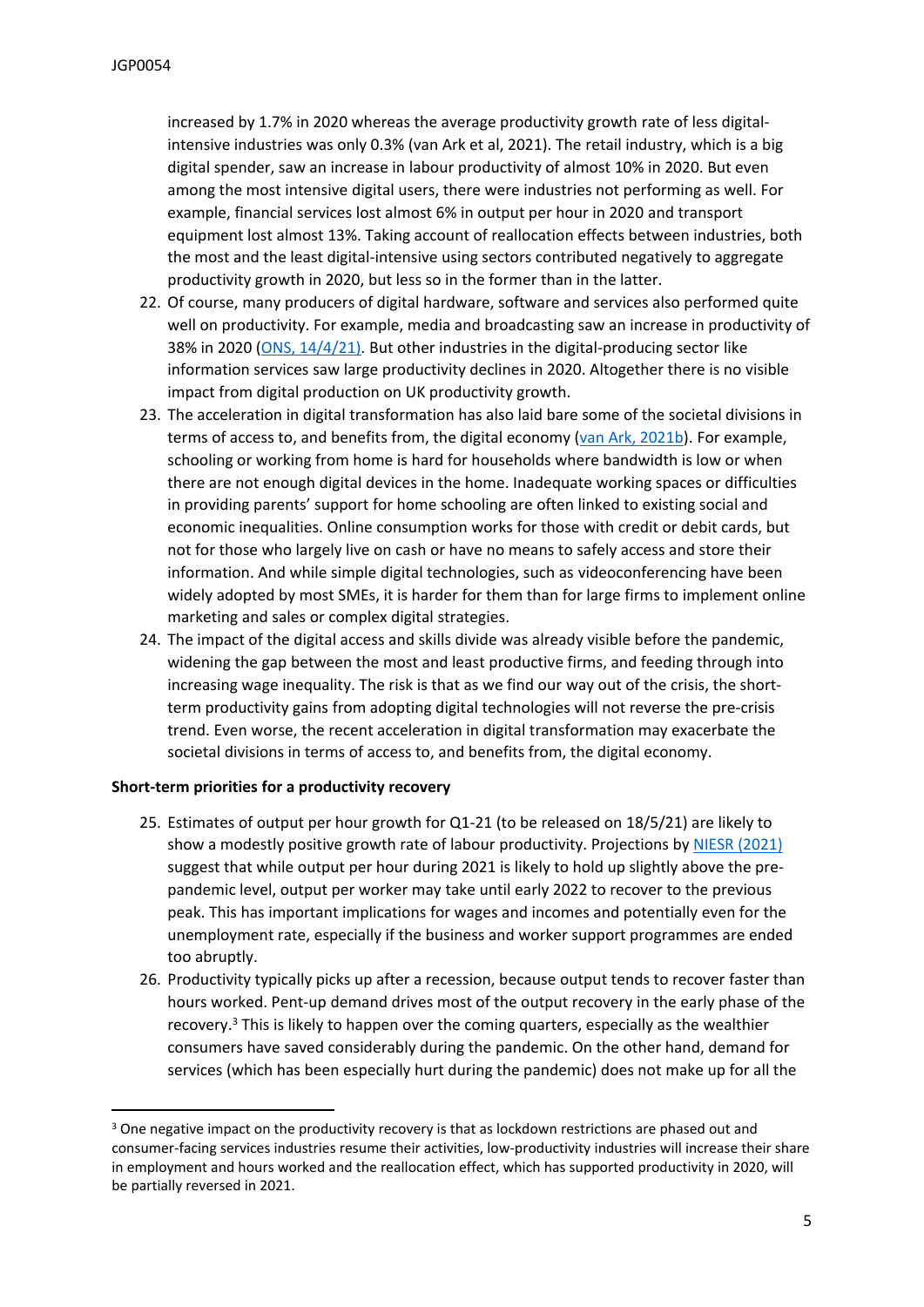spend lost previously as is common with goods (which haven't been hurt as much during this crisis). Moreover, not all consumers have come unscathed out of the crisis, and inequities in demand recovery may reflect scarring effects from the pandemic on lower-income groups.

- 27. With respect to inputs, firms typically wait for the recovery to take hold after a recession before hiring and investing. However, the nature of the demand recovery as well as the extensive use of business support and furlough programmes could mean that companies want to rehire faster than after previous recessions. This increased labour demand could run into problems as substantial dislocations of labour supply may have taken place during the pandemic. For example, some early evidence is emerging that many workers in hospitality services have left their jobs during the pandemic. The recovery may also create large geographical disparities, with city centres struggling more to recover than suburban areas. Despite a scarcity of jobs in some industries and areas, the aggregate unemployment rate might still increase ([NIESR](https://www.niesr.ac.uk/publications/uk-economic-outlook-spring-2021-brisk-not-better-growth) [2021\)](https://www.niesr.ac.uk/publications/uk-economic-outlook-spring-2021-brisk-not-better-growth). Such labour market frictions need to be addressed as part of the recovery program, e.g. by tax credits for workers in particular industries.
- 28. As the economy recovers the opportunities to raise productivity provided by new technology and innovation are clearly present. For example, with regard to working from home, there is preliminary evidence that it has helped productivity to improve ([Taneja](https://voxeu.org/article/working-home-revolutionising-uk-labour-market) [et](https://voxeu.org/article/working-home-revolutionising-uk-labour-market) [al.,](https://voxeu.org/article/working-home-revolutionising-uk-labour-market) [2021\)](https://voxeu.org/article/working-home-revolutionising-uk-labour-market). This may therefore create a higher base line for productivity in 2021, although it is still unclear what the long-term productivity gain of working from home will be. It is widely assumed now that hybrid models between working from home and working on location will become the new norm. Government and the business community should work together to understand the implications of a permanent change in working patterns for geographies, real estate, transportation, skill needs, etc.
- 29. The comparatively reasonable performance of investment in ICT and machinery & equipment and digital property products during 2020 may cause a temporary weakening of investment in those assets in 2021. Companies' investment intentions have recently picked up modestly but remain weak, with plans mostly conditional on demand recovering over the coming months. But productivity (output per hour) growth in 2021, projected at 0.7%, might still benefit from the level change in digital technology in 2020.
- 30. In particular, small and medium-sized enterprises (SMEs) may be cautious in accelerating investment in new technologies rapidly. However, new research from The Productivity Institute finds widespread positive impacts of the government support schemes on investment planning by SMEs [\(Halima](https://www.comp-net.org/fileadmin/_compnet/user_upload/Presentation_Steve.pdf) [et](https://www.comp-net.org/fileadmin/_compnet/user_upload/Presentation_Steve.pdf) [al.,](https://www.comp-net.org/fileadmin/_compnet/user_upload/Presentation_Steve.pdf) [2021\)](https://www.comp-net.org/fileadmin/_compnet/user_upload/Presentation_Steve.pdf). For example, relative to firms that received no support, those that received only the Coronavirus Business Interruption Loan Scheme (CBIL) or only Bounce Back Loans (BBL) are 35.5 percentage points more likely to plan investments in capital equipment. This suggests that SMEs may potentially be able to narrow the performance gap in productivity relative to larger companies.
- 31. A final key factor for the productivity recovery in the short-term relates to business dynamics. ONS estimates ([ONS,](https://www.ons.gov.uk/businessindustryandtrade/business/activitysizeandlocation/bulletins/businessdemographyquarterlyexperimentalstatisticsuk/januarytomarch2021) [4/5/21](https://www.ons.gov.uk/businessindustryandtrade/business/activitysizeandlocation/bulletins/businessdemographyquarterlyexperimentalstatisticsuk/januarytomarch2021)) show that business closures dropped over the course of 2020, but started to pick up again above previous years' average in Q4-20 and Q1- 21. The largest number of business closures occurred in the finance and insurance, real estate, and information and communication industries. Towards the end of 2020 and Q1-21, the number of new businesses created picked up substantially above the average of previous years, especially in retail, wholesale, and transportation and storage.
- 32. Business dynamics will shape the extent to which resources (labour, capital, land) released from ailing firms will be absorbed by firms that are more productive. According to [NIESR](https://www.niesr.ac.uk/publications/uk-economic-outlook-spring-2021-brisk-not-better-growth) [\(2021\)](https://www.niesr.ac.uk/publications/uk-economic-outlook-spring-2021-brisk-not-better-growth) "firm birth has been strong but perhaps not in the sectors that have in the past shown high levels of productivity". These observations underline the need for a careful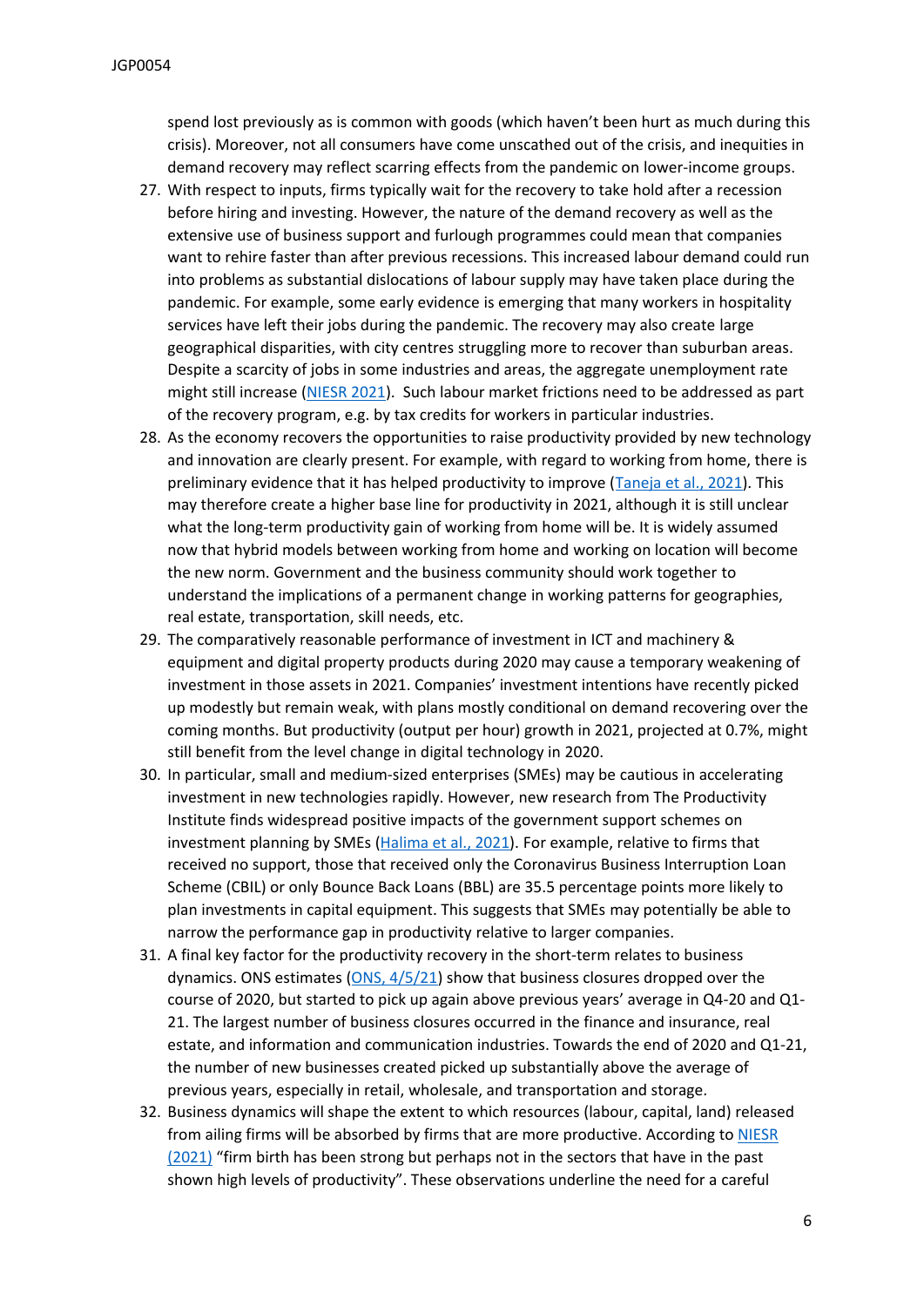consideration of the winding down of business support programmes. In particular, some sectors and firms with growth potential may receive support to fund specific targets, such as vocational training and digital innovation programmes.

### **Medium- and long-term priorities to strengthen the productivity trend**

- 33. The outlook for productivity growth beyond 2022 is much more uncertain. In terms of GDP (the numerator of the productivity equation) forecast models suggest that the predominant forces that determined the weak growth performance before the pandemic have not significantly altered. For example, according to [NIESR](https://www.niesr.ac.uk/publications/uk-economic-outlook-spring-2021-brisk-not-better-growth) [\(2021\)](https://www.niesr.ac.uk/publications/uk-economic-outlook-spring-2021-brisk-not-better-growth) COVID-19 has not materially weakened or strengthened the long-term annual growth potential of the UK at about 1.5%, which aligns with [The](https://www.conference-board.org/data/economydatabase/) [Conference](https://www.conference-board.org/data/economydatabase/) [Board's](https://www.conference-board.org/data/economydatabase/) estimate of 1.4% GDP growth from 2024-2030.
- 34. On the other hand, lately there has been a good deal of optimism expressed in the media [\(FT,](https://www.ft.com/content/bed3532f-e4be-429a-9b9d-aaa7c9168be7) [22/4/21](https://www.ft.com/content/bed3532f-e4be-429a-9b9d-aaa7c9168be7); [WSJ,](https://www.wsj.com/articles/u-s-s-long-drought-in-worker-productivity-could-be-ending-11617530401) [4/4/21](https://www.wsj.com/articles/u-s-s-long-drought-in-worker-productivity-could-be-ending-11617530401)), and by some policy makers [\(Haldane,](https://www.ft.com/content/1e328f03-29bb-4ffe-a60a-f7e09596462b) [FT,](https://www.ft.com/content/1e328f03-29bb-4ffe-a60a-f7e09596462b) [11/5/21\)](https://www.ft.com/content/1e328f03-29bb-4ffe-a60a-f7e09596462b) and consultants [\(McKinsey](https://www.mckinsey.com/industries/public-and-social-sector/our-insights/will-productivity-and-growth-return-after-the-covid-19-crisis) [Global](https://www.mckinsey.com/industries/public-and-social-sector/our-insights/will-productivity-and-growth-return-after-the-covid-19-crisis) [Institute,](https://www.mckinsey.com/industries/public-and-social-sector/our-insights/will-productivity-and-growth-return-after-the-covid-19-crisis) [2021](https://www.mckinsey.com/industries/public-and-social-sector/our-insights/will-productivity-and-growth-return-after-the-covid-19-crisis)) regarding the possibility of a permanent acceleration in productivity growth compared to the past decade. A modest gain in the productivity trend can be supported by long-term forecasts. For example, [NIESR](https://www.niesr.ac.uk/publications/uk-economic-outlook-spring-2021-brisk-not-better-growth) [\(2021\)](https://www.niesr.ac.uk/publications/uk-economic-outlook-spring-2021-brisk-not-better-growth) predicts a slightly faster growth in labour productivity (GDP per hour worked) of 0.9% from 2022-2025 compared to 0.4% from 2010-2019. [The](https://www.conference-board.org/data/economydatabase/) [Conference](https://www.conference-board.org/data/economydatabase/) [Board](https://www.conference-board.org/data/economydatabase/) (April 2021) projects labour productivity growth at 1% from 2024-2030, and total factor productivity (TFP) growth at 0.7% (up from -0.1% from 2011-2019). The [McKinsey](https://www.mckinsey.com/industries/public-and-social-sector/our-insights/will-productivity-and-growth-return-after-the-covid-19-crisis) [Global](https://www.mckinsey.com/industries/public-and-social-sector/our-insights/will-productivity-and-growth-return-after-the-covid-19-crisis) [Institute](https://www.mckinsey.com/industries/public-and-social-sector/our-insights/will-productivity-and-growth-return-after-the-covid-19-crisis) [\(2021\)](https://www.mckinsey.com/industries/public-and-social-sector/our-insights/will-productivity-and-growth-return-after-the-covid-19-crisis) provides no specific forecasts for individual countries but argues that, on average, advanced economies have the potential to score a 1%-point faster productivity growth rate between now and 2024, which seems at the high end of the realm of possibility.
- 35. The acceleration in digital transformation during the pandemic may have put many companies in a better place than before the pandemic to reap the benefits from new technologies in the future. However, the real impact of those changes will only play out from 2021 onwards, once the pent-up demand effects have dissipated. A long-term commitment is needed. Digital transformation is not a one-off investment in new technology, but requires continuous upgrading of workforce skills and organisational structures. It also requires collaboration beyond the firm in supply chains and across industries as well as in regional and local business ecosystems. Absorptive capacity to innovate is critical for success and campaigns such as Help to Grow, focused on SMEs, can support this provided it is sufficiently funded, implemented and governed at regional and local levels.
- 36. While much of the hard work to strengthen the productivity trend is on the supply side of the economy to allow companies to innovate and absorb the new technologies, demand factors will play a key role to facilitate the transition in the long-term. For example, the [McKinsey](https://www.mckinsey.com/industries/public-and-social-sector/our-insights/will-productivity-and-growth-return-after-the-covid-19-crisis) [Global](https://www.mckinsey.com/industries/public-and-social-sector/our-insights/will-productivity-and-growth-return-after-the-covid-19-crisis) [Institute](https://www.mckinsey.com/industries/public-and-social-sector/our-insights/will-productivity-and-growth-return-after-the-covid-19-crisis) [\(2021\)](https://www.mckinsey.com/industries/public-and-social-sector/our-insights/will-productivity-and-growth-return-after-the-covid-19-crisis) argues that the virtuous circle of productivity, employment creation, higher wages and greater consumer demand needs to restored. According to McKinsey, policy makers have a range of tools to support demand and aftertax income, "ranging from fiscal stimulus to wage setting norms and predistribution (that is, preventing inequalities, for instance by providing better access to quality education, health care, and other support that enables higher earnings) and redistribution".

#### **Policy implications for the long-term**

37. If policy is short-term focused, results in terms of productivity growth are largely irrelevant. While fiscal spending in the short-term can create temporary pro-cyclical demand effects and help companies to transition out of the pandemic to "normal" business conditions, it mostly doesn't shift the supply-side factors in terms of more human capital creation,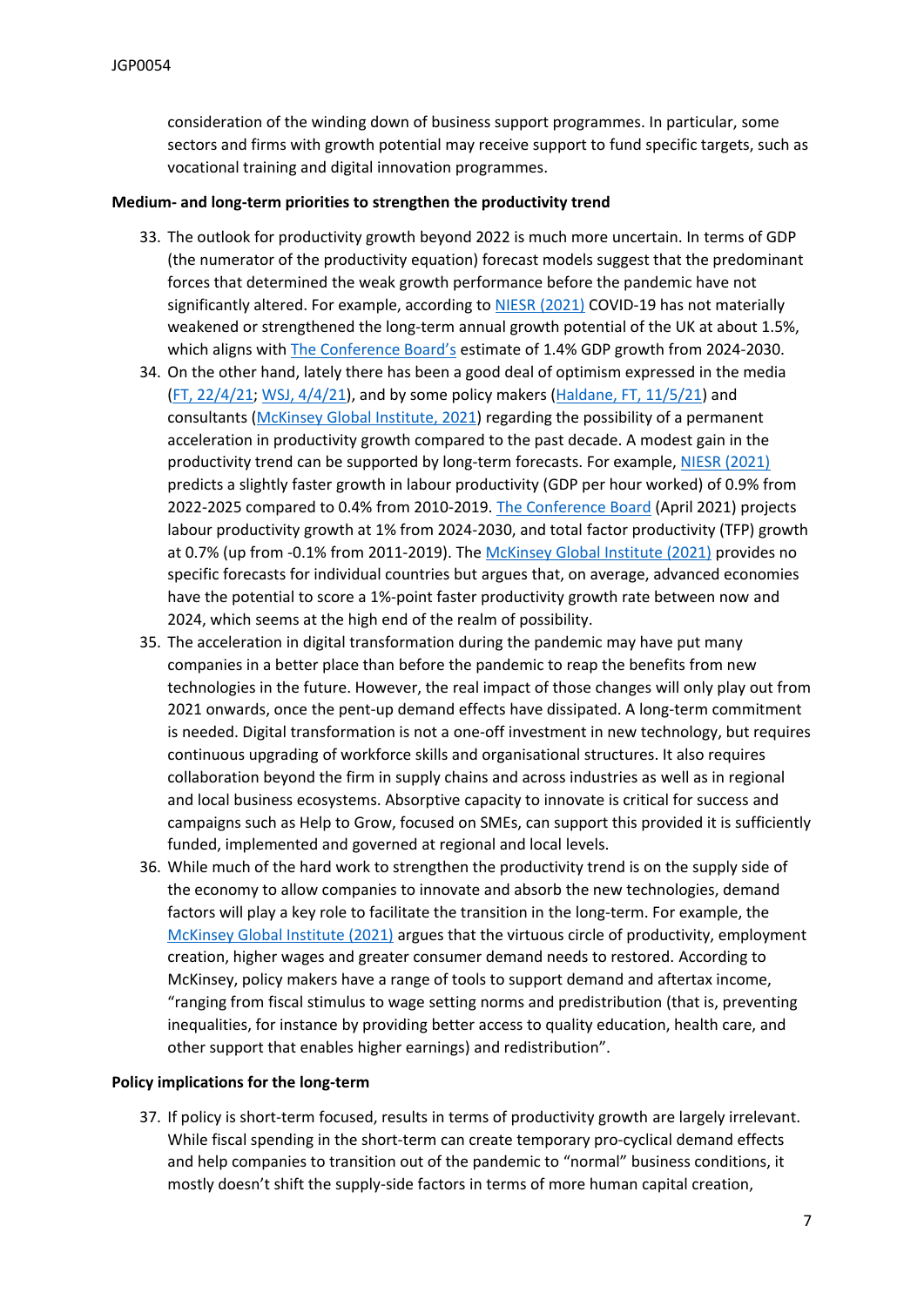innovation and technological change. In other words, short-term policy targets do not trigger structural changes in the economy that drive productivity growth in the long-term. Three medium- to long-term issues make productivity a key policy for fiscal policy: digital transformation (which has been addressed above), the levelling up agenda and the transition to a net zero economy (which are both addressed below).

- 38. To **level up the economy** by raising productivity in those regions which have fallen behind the average for the UK, we need to address three key policy areas of chronic underinvestment in the UK: human capital, knowledge capital and infrastructure ([van](http://www.csls.ca/ipm/39/van_Ark-Venables.pdf) [Ark](http://www.csls.ca/ipm/39/van_Ark-Venables.pdf) [and](http://www.csls.ca/ipm/39/van_Ark-Venables.pdf) [Venables,](http://www.csls.ca/ipm/39/van_Ark-Venables.pdf) [2020](http://www.csls.ca/ipm/39/van_Ark-Venables.pdf)). This raises important questions from a fiscal policy perspective. Investment for productivity is not just about the size of the actual spend. It is primarily about the real returns on the investment and about the efficiency by which we put those public resources to use. Returns on public investments are often provided by some type of costbenefit analysis, which in turn depends on how many parameters one wants and can take into account.
- 39. There are important questions to be addressed on how much productivity growth a new investment can deliver ([van](https://www.niesr.ac.uk/blog/productivity-and-new-fiscal-framework-uk) [Ark](https://www.niesr.ac.uk/blog/productivity-and-new-fiscal-framework-uk) [2021c\)](https://www.niesr.ac.uk/blog/productivity-and-new-fiscal-framework-uk). For example:
	- How to compute the productivity spillovers from investment, which represent the gains in terms of total factor productivity, arising from technological change and innovation, which are highly uncertain and very difficult to forecast.
	- How can we capture the complementarities between different types of investment skills, infrastructure and technology? How do they impact on each other and create externalities - positive or negative?
	- When should we treat something as a public spend and when as an investment? How do we think, for example, about spending on education and other intangibles? And what are the implications of that for borrowing instruments?
- 36. The regional element of levelling up does not allow for a one-size fits all approach. Investments need to be understood in the light of the regional context. A nation-wide Research and Development (R&D) target of 2.4% is not helpful in the light of different needs across regions. The Productivity Institute has therefore launched [eight](https://www.productivity.ac.uk/business) [Regional](https://www.productivity.ac.uk/business) [Productivity](https://www.productivity.ac.uk/business) [Forums](https://www.productivity.ac.uk/business) to identify the largest gaps in investment and the biggest needs in terms of policy measures.
- 37. The third big policy challenge of the coming decades is to achieve **net zero carbon emission targets** as laid out in various government plans with increased levels of ambition (Geels et al. 2021). The investments needed to reach net-zero carbon emissions include large goals for renewable electricity generation, hydrogen heating, decarbonisation on industrial production and construction, green transportation, net zero emission vehicles, and green financing.
- 38. The productivity effects of the massive investments in net zero growth are highly uncertain. For example:
	- The transition of energy supply from fossil to non-fossil is unlikely to create productivity gains very quickly.
	- Green and sustainable industrial production raises questions about whether such processes will on balance become more labour intensive (which is not good for productivity), capital intensive (which is good for labour productivity, but not necessarily for spillovers and total factor productivity in the long term) or innovation driven (which is good for productivity, but what will it do to wages and living standards?)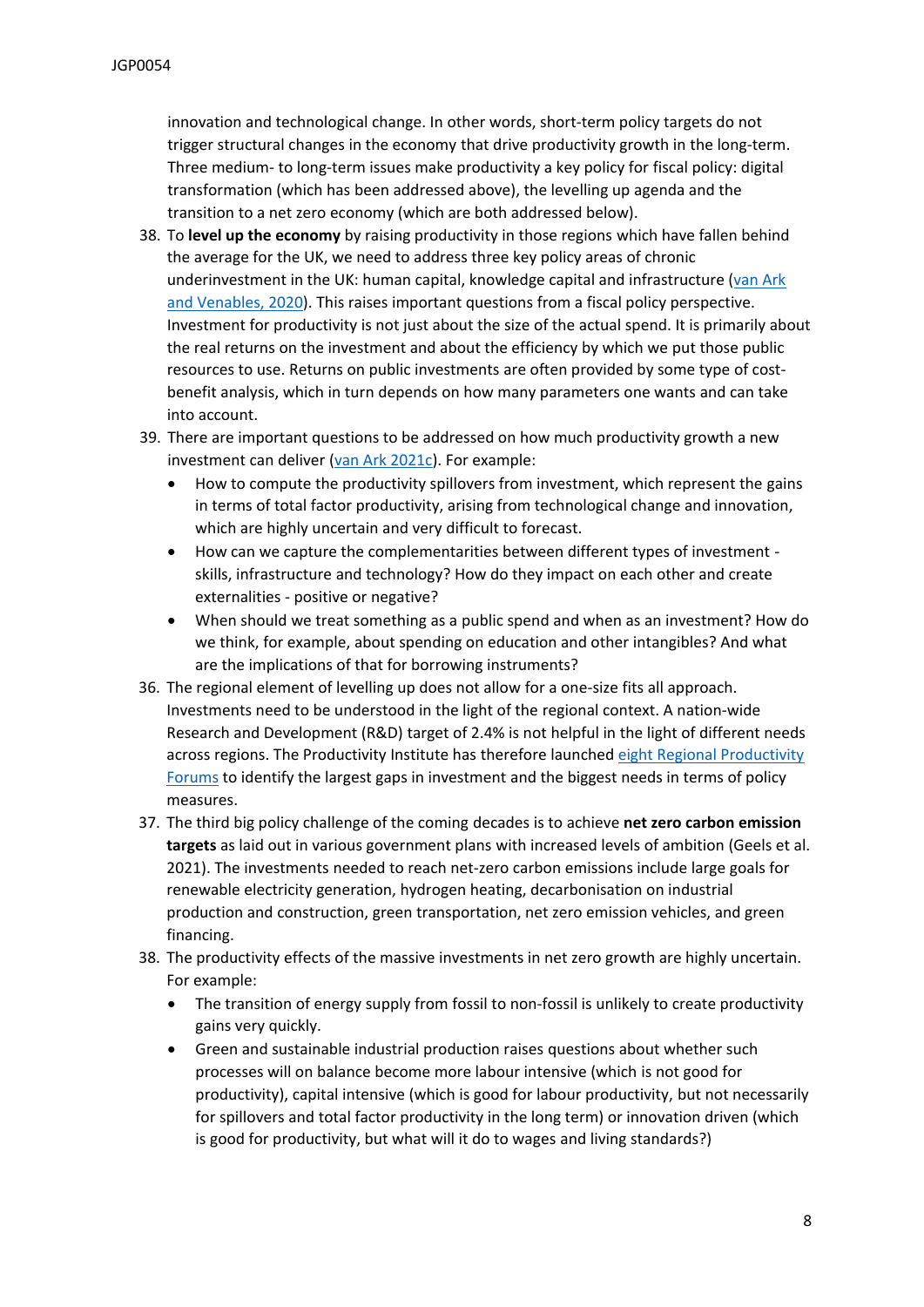- Shifts in consumer behaviour and ensuing demand effects are also difficult to predict. How quickly will consumers want to go green, and how many are willing to pay for it? How do consumers at different income levels respond?
- 39. It is essential that the productivity gains in the coming decade become more inclusive. An **inclusive productivity agenda** should aim to create broad-based outcomes in economic development and sustained increases in living standards through an efficient and balanced use of finite resources (labour, capital and natural resources) coupled with innovation as the only infinite source of growth. The resources should be accessed more broadly and should benefit larger group groups of the UK population.
- 40. Three key policy elements can contribute to a more inclusive productivity agenda:
	- **Broader access to the sources of productivity growth**. Better access to broadband and digital devices provide the technical means for productivity to advance. But to make technologies people need to able to improve their digital skills, inside and outside the workplace. Inside the firm, better management competencies and innovation practices can leverage the skills of employees. An emphasis on diversity and inclusion to drive innovation will also empower individuals in the organisation to make full use of digital capabilities. Collaboration between businesses, government, schools and FE colleges at local and regional level will help further create a high-trust and dynamic environment, and spread the benefits from adopting and using digital technology to other firms and the community as a whole.
	- **New measures of inclusive productivity**. We need to consider the impact of digital technology on GDP, productivity and wellbeing, rethinking current measures of output and inputs. More informative measures of output should capture quality improvements in digital products and services, including better functionality, improved access, and the benefits of free content. Inclusive input measures will not only count how many hours people work, but also how better skills contribute, and what people provide in terms of personal data in exchange for free content.
	- **Coordinated and evidence-based policies**. For productivity to drive inclusive growth we need an integrated set of institutions and policies across many players. Co-ordination is needed across policy domains, including education, digital, fiscal, innovation, housing, infrastructure and structural policy areas as well as between national, regional and local entities. Inclusive productivity requires a long-term focus and should not be hindered by a lot of policy-churn. Policies therefore need to be properly monitored, evaluated and compared on their effects. The Productivity Institute is setting up a [Productivity](https://www.productivity.ac.uk/policy/) [Commission](https://www.productivity.ac.uk/policy/), as an independent academic forum to provide evidence on policies related to productivity and act as a focal point for Whitehall initiatives and those of devolved nations in the area of productivity.
- 41. It is critical for the government to recognise the complexity of the policy framework to raise productivity growth in the UK in an inclusive manner and with a focus on short-, mediumand long-term effects. Such complexities include the need to coordinate a wide range of productivity-related policy domains (horizontal coordination) and allocate the governance of policies at the right level of (devolved) national, regional or local government.
- 42. Also, as any productivity agenda will require a long-term focus, the policy framework needs to provide safeguards to withstand the pressures of daily economic and political issues, and manage the tension between economic and political cycles. The productivity agenda requires guidance on how those risks will be managed, built-in flexibility, frequent resets of emerging evidence, updates of forecasts and the development of policy scenarios.